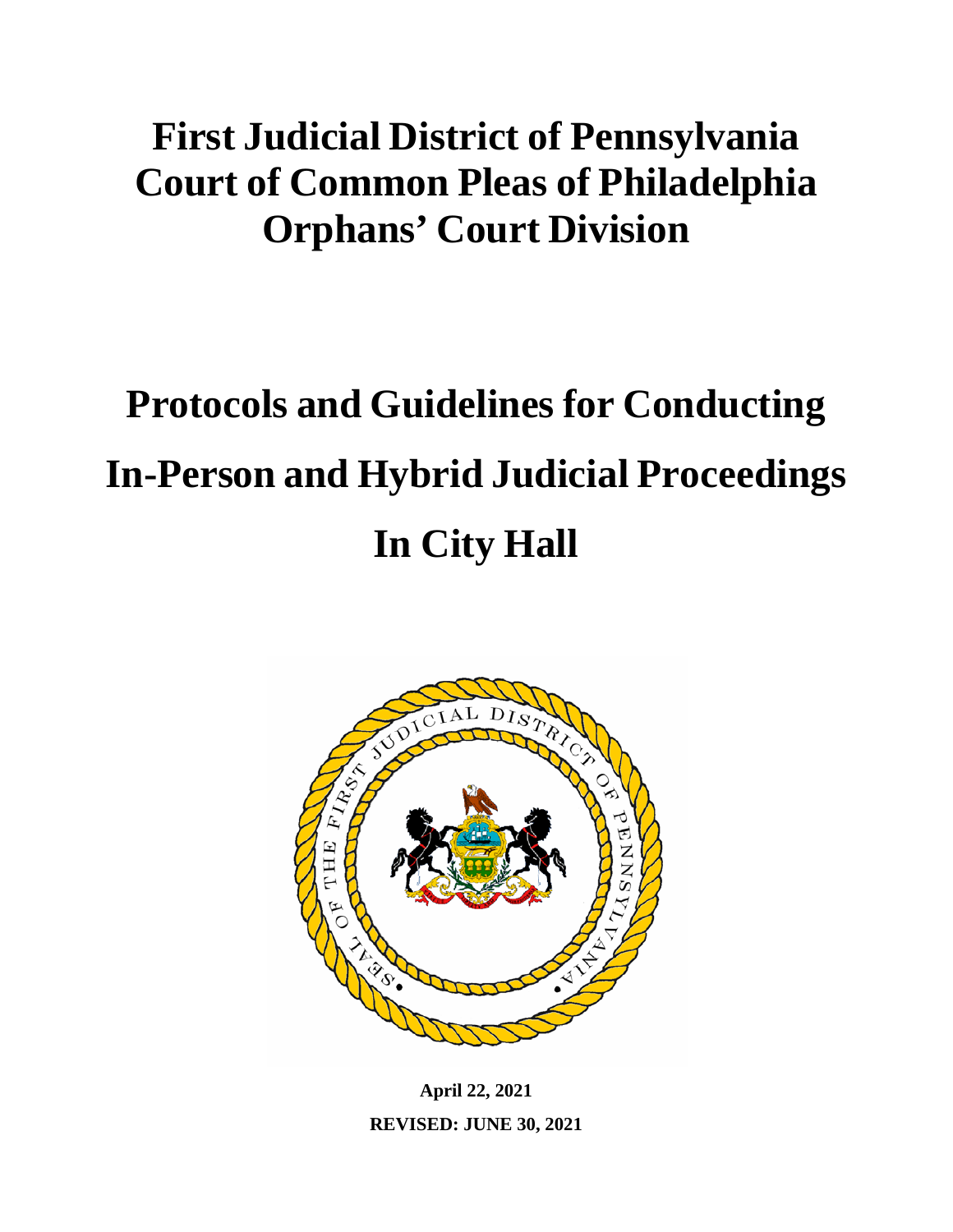#### **PREAMBLE**

On March 17, 2020, the First Judicial District suspended all in-person proceedings for the health and safety of judges, judicial staff, counsel, parties and the public. During this time, the Court's leadership has closely monitored public health guidance provided by the Centers for Disease Control and Prevention, the Pennsylvania Department of Health and the City of Philadelphia's Department of Public Health.

With the continued guidance from public health officials and current COVID-19 statistical data, and consistent with the terms of the June 21, 2021, Pennsylvania Supreme Court Order, No. 553 Judicial Administration Docket and in accordance with all health and safety protocols, EFFECTIVE JULY 6, 2021, the Orphans Court Division will resume normal in-person operations. When necessary and appropriate to ensure access and due process, remote and hybrid proceedings will be available at the sole discretion of each individual Orphans' Court Judge after consulting with all parties and consistent with the following guidelines:

Mask wearing will be optional for individuals who are fully vaccinated. Persons who are not fully vaccinated are still required to wear masks in City Hall, the courtrooms and in all FJD facilities.

• All unvaccinated persons required to wear a mask should wear a CDC compliant face mask that properly fits over the nose and mouth at all times when inside City Hall and in the Courtrooms.

- All persons shall maintain a proper social distance from any other persons when inside City Hall, the courtrooms and all court facilities and offices.
- In Court procedures have been modified to reduce contact during hearings.
- Courtrooms have been reconfigured to ensure proper social distance seating.
- Courtrooms have enhanced cleaning/disinfecting protocols and increased ventilation; hand sanitizer stations are located throughout City Hall and courtrooms.

• Judicial staff will ensure compliance with each courtroom's occupancy limit, which was established in accordance with public safety guidance. Livestreaming of the entire proceeding where permitted is available via YouTube.

Recognizing that the pandemic is not a static event, these Protocols and Guidelines are subject to updating and revision. The Orphans' Court Division invites comments and improvements to these Protocols and Guidelines to ensure the safety of judges, judicial staff, counsel, parties, witnesses and the public.

Any comments and suggestions may be emailed to [Sheila.Woods-Skipper@courts.phila.gov.](mailto:Sheila.Woods-Skipper@courts.phila.gov)

For the most recent version, please visit: https[://www.courts.phila.gov/covid-19/](http://www.courts.phila.gov/covid-19/)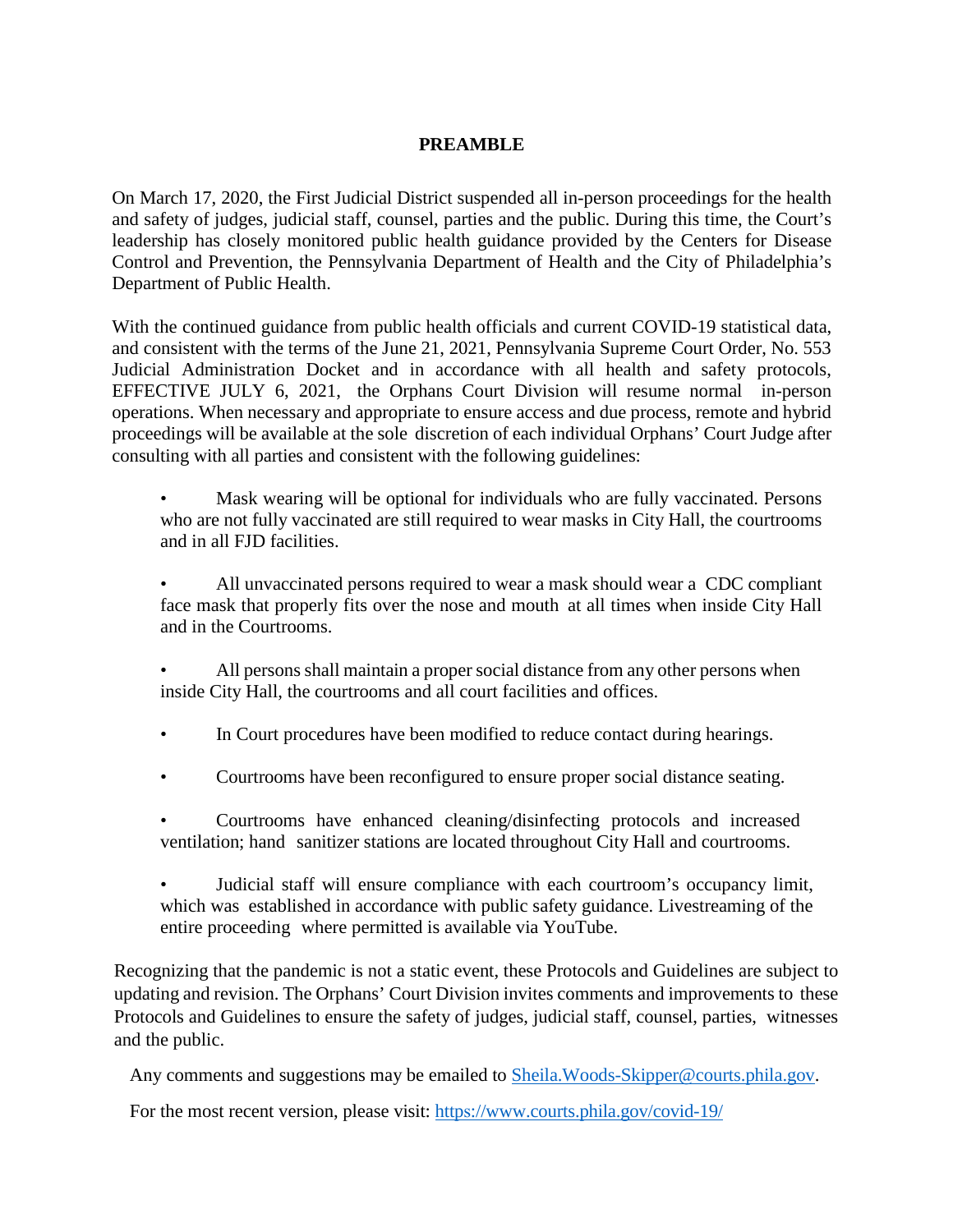### **TABLE OF CONTENTS**

|                                                          | 1              |
|----------------------------------------------------------|----------------|
| COVID-19 Protocols During In-Person Judicial Proceedings | 1              |
|                                                          | $\overline{2}$ |
|                                                          | $\overline{2}$ |
|                                                          | 2              |
|                                                          | 3              |
|                                                          | 3              |
|                                                          | 3              |
|                                                          | 3              |
|                                                          | $\overline{4}$ |
|                                                          | 4              |
|                                                          | $\overline{4}$ |
|                                                          | 5              |
|                                                          | 6              |
|                                                          | 6              |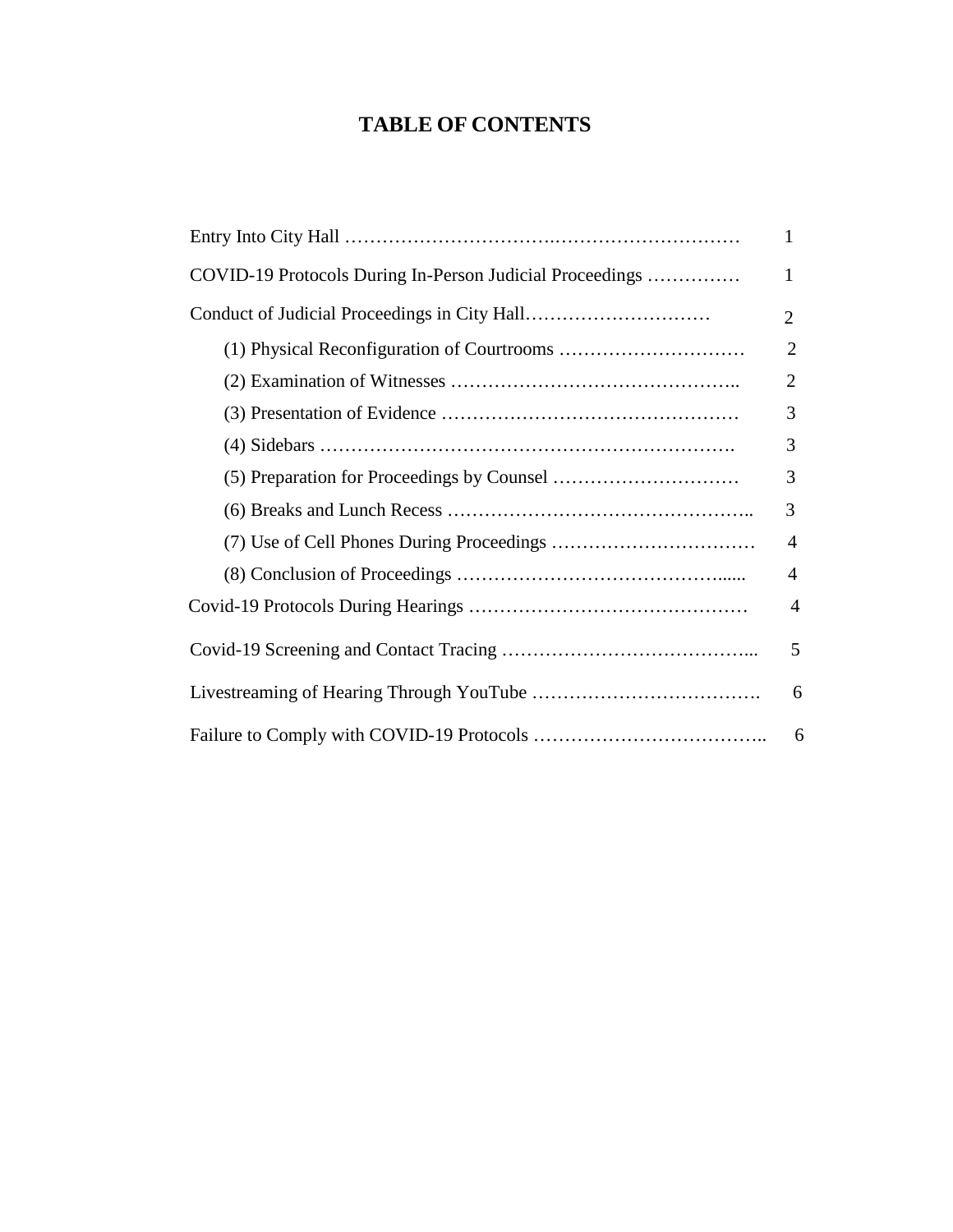#### **ENTRY INTO CITY HALL**

**Authorized badge holders** – any hearing participant that has an active, City-issued badge that allows them entry into City Hall – including counsel and legal support staff – may enter any entrance of City Hall.

**All other persons** – All other persons must enter City Hall through the public entrance in the Northeast Corner of City Hall.

#### **COVID-19 PROTOCOLS DURING IN-PERSON PROCEEDINGS**

While a face mask is optional for persons who are vaccinated, a face mask is mandatory for any person who is not vaccinated. Thus all unvaccinated individuals including the presiding trial judge, all courtroom and judicial staff, counsel, parties, and witnesses must wear a CDC compliant face mask that is properly fitted over the nose and mouth when inside City Hall, the courtrooms, and all court offices. The unvaccinated person may not remove their face mask at any point. The only exception to this policy is when a person is actually drinking from a water bottle.

While all unvaccinated persons are required to wear a face mask, unvaccinated persons are also encouraged (but not required) to wear two face masks, *e.g.,* one surgical face mask and one cloth face mask. Participants may wear a face mask that has a clear window provided that the face mask is CDC compliant and properly fitted over the nose and mouth. Finally, a plastic face shield is not a replacement for a face mask but a plastic face shield may be worn in **combination** with a face mask. Also, all persons may be asked to wear a face mask even if they are vaccinated while in the courtrooms.

All operable windows shall remain partially open during all proceedings in order to increase ventilation and bring fresh outside air into the court rooms.

**Note**: All participants are encouraged to wear layers of warm clothes as the temperature inside the courtroom may not reach a comfortable level during proceedings if the outside temperature is particularly cold.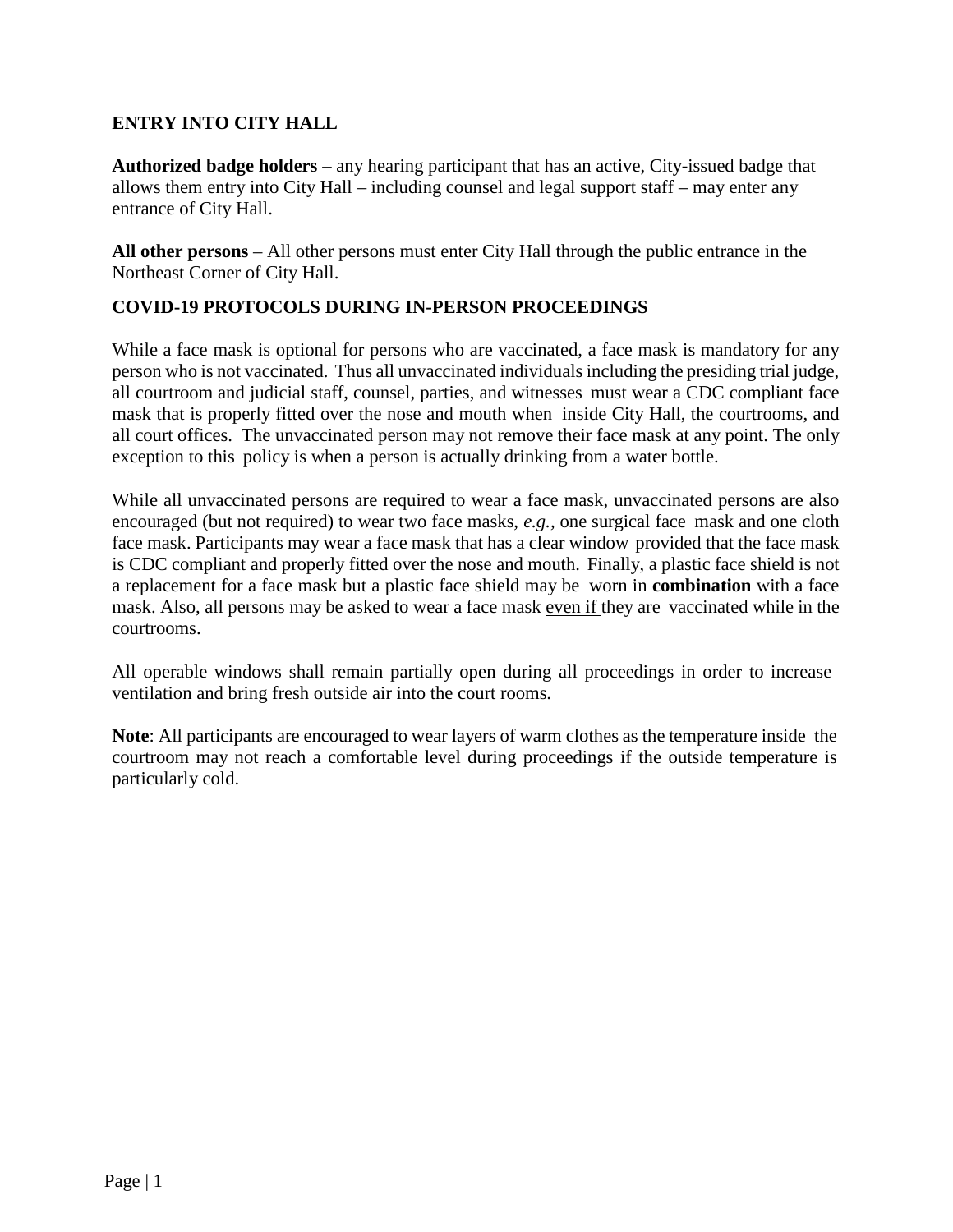#### **CONDUCT OF JUDICIAL PROCEEDINGS IN CITY HALL**

#### **Physical Reconfiguration of Courtrooms & Compliance with Social Distancing**

To comply with social distancing requirements, all participants are assigned seats in the public gallery of the courtroom. No chairs shall be moved or relocated at any point during the proceeding.

All lawyers, and paralegals will sit at tables where each chair is at least six feet away from any other chair<sup>1</sup>. With the approval of the presiding trial judge, counsel may move or relocate chairs and tables but any relocation must abide by social distancing requirements unless a mobile Plexiglas barrier is used. At the end of proceeding, all relocated chairs and tables shall be moved back in the original location in the "well" of the courtroom which is marked by tape on the floor.

Plexiglas is installed in areas where social distancing cannot be observed. For example, Plexiglas is installed above the court reporter (on the bench and around witness stand) to allow social distancing for the court reporter. Mobile Plexiglas barriers are available if an unanticipated need for Plexiglas arises.

With the permission of the presiding trial judge, counsel may use a podium to make opening statements and closing arguments provided that they abide by social distance requirements. Otherwise, counsel must remain seated when making their opening statement and closing argument.

#### **Examination of Witnesses**

All testimony must be presented in-person unless the judge and all parties have agreed to hybrid proceedings where some witnesses or persons are present by advanced communication technology such as through Zoom.

Upon entry to City Hall, the witness shall go to the assigned "trial" courtroom and follow the instructions of the court staff.

Counsel must remain seated during the entire proceeding including when examining witnesses. The ONLY exception to this requirement is that – with the permission of the presiding trial judge – counsel may use a podium to make opening statements and closing arguments provided that social distancing requirements are met.

All trial participants will use either microphone stands that are contactless or wireless microphones that are for the sole use of each trial participant. 2

To the extent that a sequestration order is in effect, counsel must advise all trial participants to abide by any sequestration order by not watching the livestream of the trial on YouTube.

<sup>&</sup>lt;sup>1</sup> Per Public Property's guidance, the 6 feet social distance is measured from the center of one chair's seat to the center of the next chair's seat. Although the CDC has lifted the social distancing requirement, the FJD has not.

<sup>&</sup>lt;sup>2</sup> Judicial staff will disinfect microphones at least twice each day with either a disinfectant spray or disposable wipe.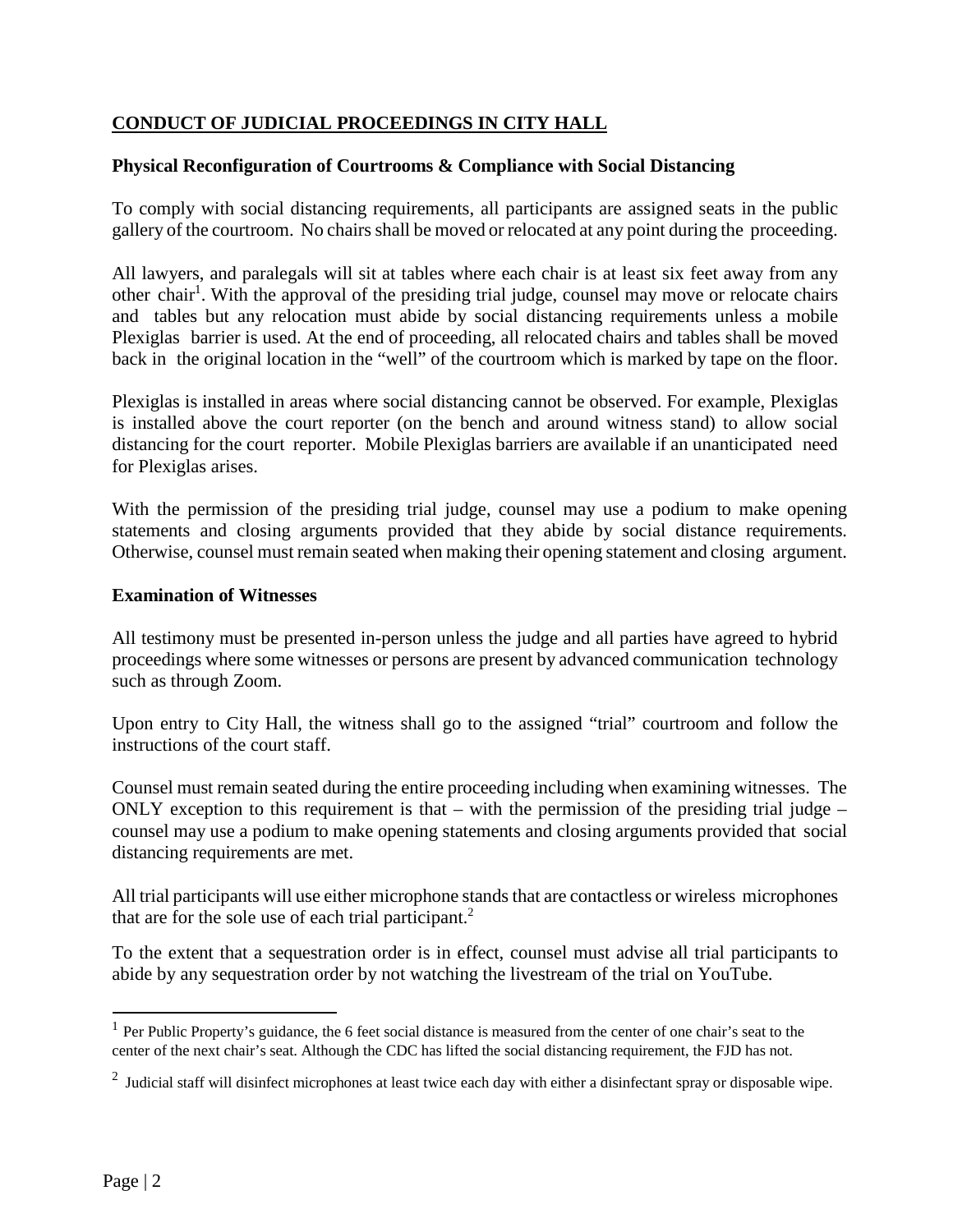#### **Presentation of Evidence**

Counsel should exchange all documents in advanced of the hearing. Counsel shall display all documents and other evidence on a television or projection screen IF available and unless otherwise permitted by the presiding trial judge. If paper documents are permitted by the presiding trial judge, counsel shall ensure that there are sufficient copies for each person in the room to review including other counsel, witnesses, and the presiding trial judge. Judicial staff will distribute paper materials by utilizing rubber gloves and then handing documents to trial participants.

With the permission of the presiding trial judge, counsel may use poster boards/flip charts on an easel. Any such use must comply with social distancing requirements.

#### **Sidebars are Strongly Discouraged**

Sidebars are strongly discouraged during the proceeding. Counsel must raise all evidentiary and other hearing issues with the presiding trial judge before the proceeding commences, during any recess, or after the hearing adjourns for the day. In the limited circumstance when a sidebar is required during the examination of a witness, judicial staff shall announce a recess and remove the witnessfrom the witness stand. The presiding trial judge should not confer with counsel during a sidebar in a manner that would violate social distance requirements.

#### **Preparation for Proceedings by Counsel**

Courtrooms have been reconfigured to comply with COVID-19 protocols. As such, counsel are encouraged to see the "trial" courtroom before the hearing commences by emailing Dwight Pettigrew at [Dwight.pettigrew@courts.phila.gov.](mailto:Dwight.pettigrew@courts.phila.gov)

Counsel must comply with the courtroom occupancy limits. Judicial staff will strictly monitor and enforce these occupancy limits during trial. Any persons that exceed the courtroom occupancy limits will not be admitted into the courtroom, and will be directed to sit outside of courtroom or wait outside of courtroom to observe the trial through the livestream on YouTube **where permitted**. The livestream is available at: <https://www.courts.phila.gov/livestreams/>

#### **Breaks and Lunch Recess**

**No** hearing participant may eat inside or **outside the courtrooms** within City Hall. All hearing participants includes lawyers, parties, court reporters, jurors, judicial staff and judges. All of these individuals must eat **outside of City Hall**.

During any breaks or recesses, hearing participants must remain in their seat in the courtroom or leave City Hall; no person may loiter in the hallways of City Hall.

No unvaccinated person may remove their face mask while they are on a break or recess in City Hall. Persons may only remove their face mask when they are outside of City Hall.

Courtroom participants must abide by all posted City of Philadelphia guidance regarding the use of public bathrooms. Such guidance is publicly posted outside of each public bathroom.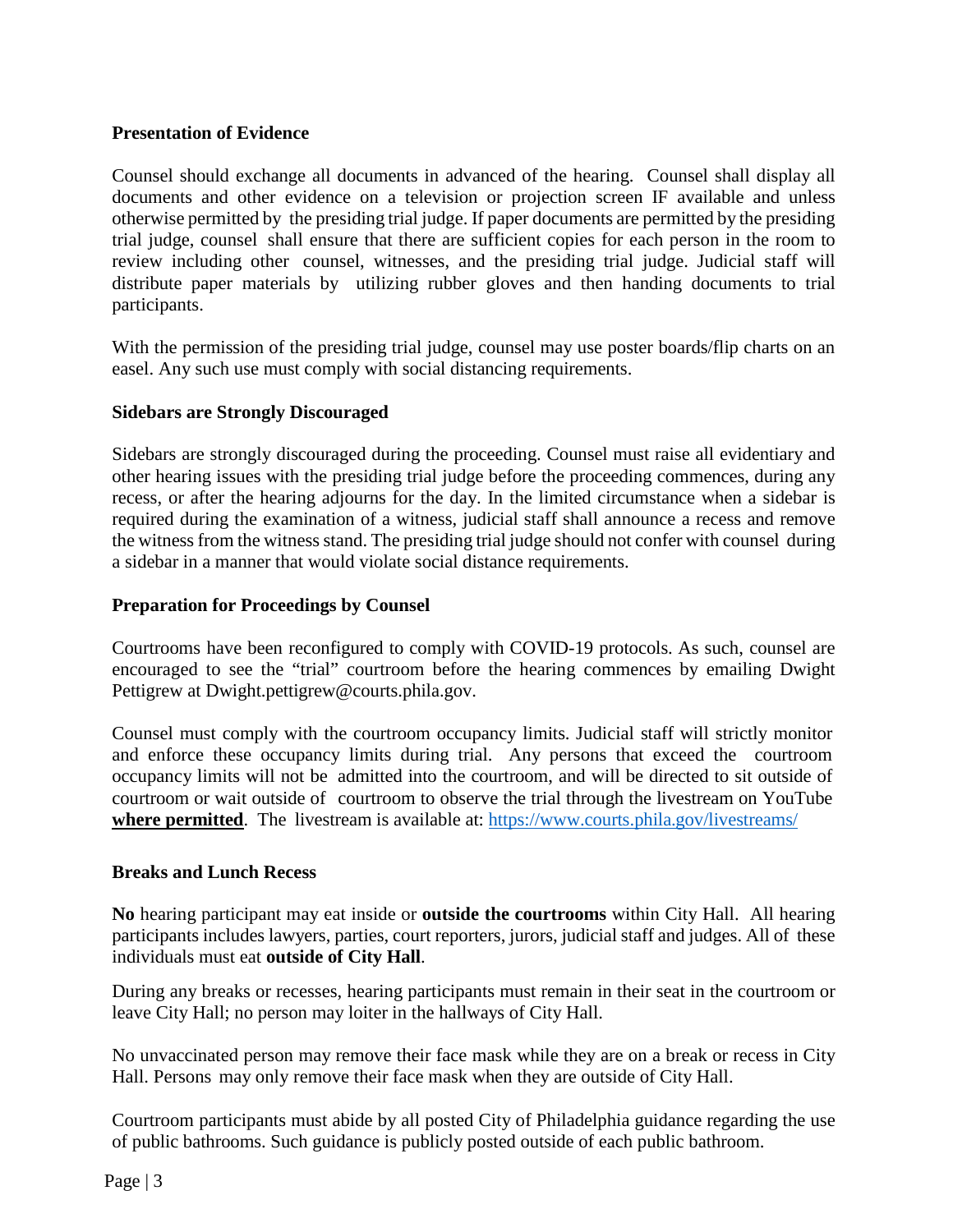Courtroom participants are not permitted to use any bathrooms located within a courtroom complex, *i.e.*, in the robing room area.

#### **Use of Cell Phones During the Hearing**

In order to reduce the time between witnesses who are called to testify, counsel **with permission of the presiding judge** may use their cell phones during the hearing to text or email with any other counsel, legal support staff or witnesses. Such communication with witnesses shall be limited to instructing when the witness should enter City Hall. Counsel also may use cell phones to text or email with any other counsel during the proceeding about stipulations, scheduling issues and other hearing related issues.

#### **Conclusion of Proceeding**

At the conclusion of the proceeding, all seats and chairs that may have been moved in the "well" of the court with the presiding trial judge's permission shall be returned to their original location as outlined on the floor with tape.

#### **COVID-19 PROTOCOLS DURING HEARINGS**

#### **EVERY HEARING PARTICIPANT WHO IS UNVACCINATED MUST WEAR A FACE MASK AT ALL TIMES WHEN INSIDE CITY HALL AND WHILE IN THE COURTROOMS OR COURT OFFICES**

At all times when inside City Hall, every hearing participant who is unvaccinated must wear a CDC compliant face mask that is properly fitted over the nose and mouth. This requirement applies to counsel, parties, parties' representatives, witnesses, experts, AV technicians, court reporters, judicial staff and the presiding trial judges. The wearing of a face mask is optional for vaccinated individuals unless the presiding judge based on extenuating circumstances decides otherwise.

No unvaccinated hearing participant may remove their face mask at any point while they are inside City Hall. Thus, counsel who is not vaccinated may not remove their face mask when conducting examination of a witness; similarly, a witness may not remove their face mask when testifying from the witness chair.

Unvaccinated Hearing participants are encouraged (but not required) to wear two face masks, *e.g*., one surgical face mask and one cloth face mask. The wearing of two face masks approximates a single N95 face mask that filters more than 95% of particulates carrying the COVID-19 virus.

Participants may wear a face mask that has a clear window provided that the face mask is CDC compliant and properly fitted over the nose and mouth. Finally, a plastic face shield is not a replacement for a face mask but may be worn in **combination** with a face mask.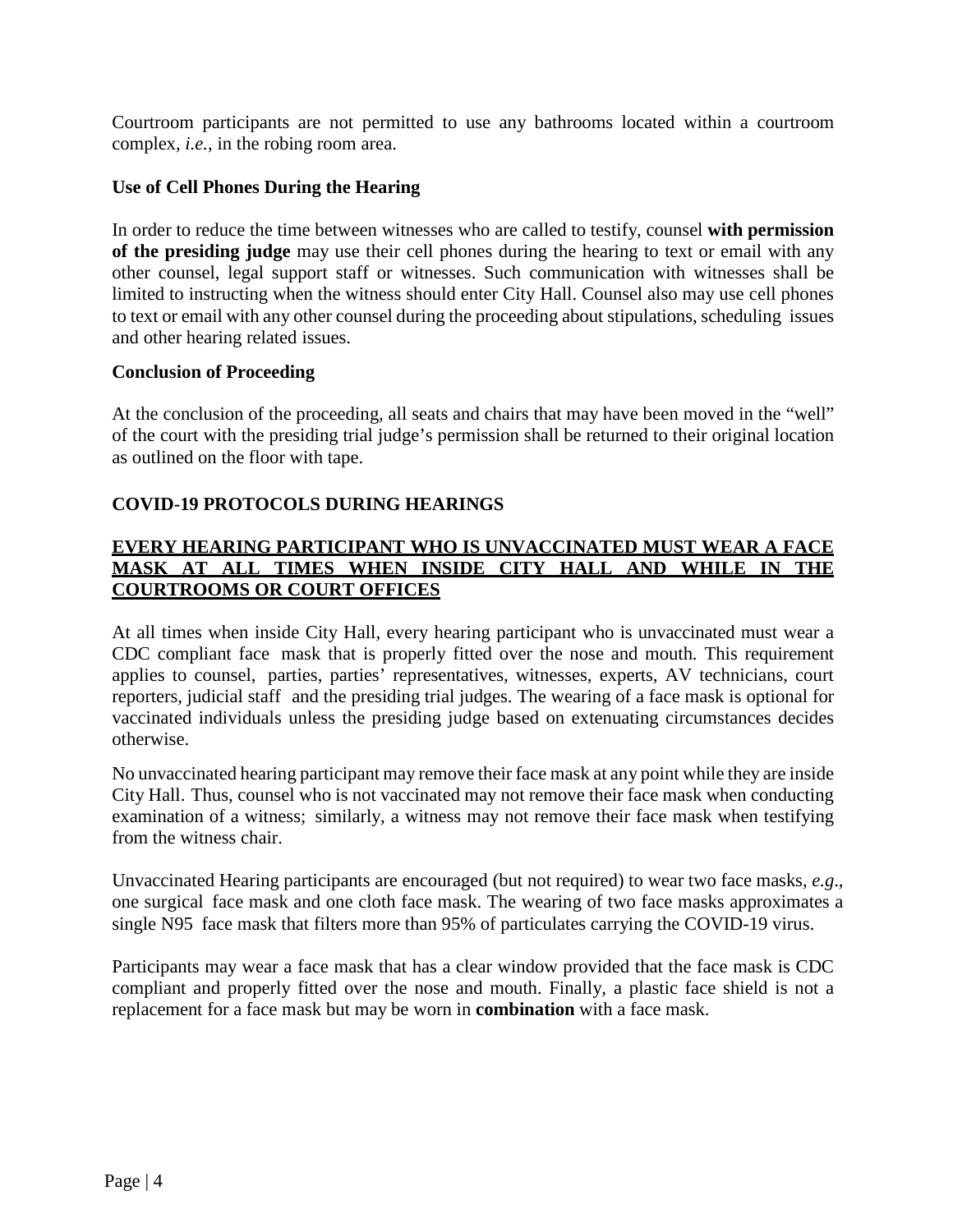#### **Operable windows shall remain partially open during the entire proceeding**

Every courtroom has operable windows that shall remain partially open during the entire proceeding in order to increase ventilation and bring fresh outside air into the courtroom.

Hearing participants are encouraged to wear layers of warm clothes as the temperature inside the courtroom may not reach a comfortable level during trial if the outside temperature is particularly cold.

#### **Cleaning and disinfecting protocols**

Each courtroom has enhanced cleaning and disinfecting protocols that will be performed by City employees in accordance with CDC guidelines.

Hand sanitizer dispensers will be placed immediately inside the entrance to each courtroom as well as on the judicial staff's desk inside the courtroom. Disinfectant spray or disposable wipe will be used by judicial staff to disinfect the witness chair after each witness testifies and as appropriate for other surfaces throughout the proceeding.

#### **Water coolers have been removed; small water bottles are available upon request**

All water coolers have been removed from courtrooms; hearing participants will be provided small bottles of water upon request.

#### **Judicial staff must enforce the agreed upon occupancy limit for each courtroom**

Each courtroom has a strict occupancy limit. During a pre-trial conference, counsel must agree to the occupancy limit for the assigned "trial" courtroom. As a result, the only persons permitted inside the courtroom during the proceedings are the previously agreed upon number of counsel, parties and client representatives. Any persons that exceed the number previously agreed by counsel at the pre-trial conference cannot be admitted into the courtroom, and shall be directed to observe the trial through the livestream on YouTube where allowed.

#### **COVID-19 SCREENING AND CONTACT TRACING**

The Court has contact tracing protocols that must be followed by all participants. Counsel are required to conduct a daily COVID-19 screening for every person that they require to participate in-person during the proceeding. If any person answers "yes" to any of the screening questions, counsel must advise the presiding trial judge's staff so that appropriate action can be taken. For each person that counsel requires to participate in-person during trial, counsel shall maintain a list of each person's name, email address and cell phone number, which shall be provided to judicial staff upon request.

Judicial staff shall maintain a daily record of every court employee who was in the courtroom including the court reporter and interpreters. A sign in sheet or log with contact information shall be maintained of everyone who enters the courtroom.